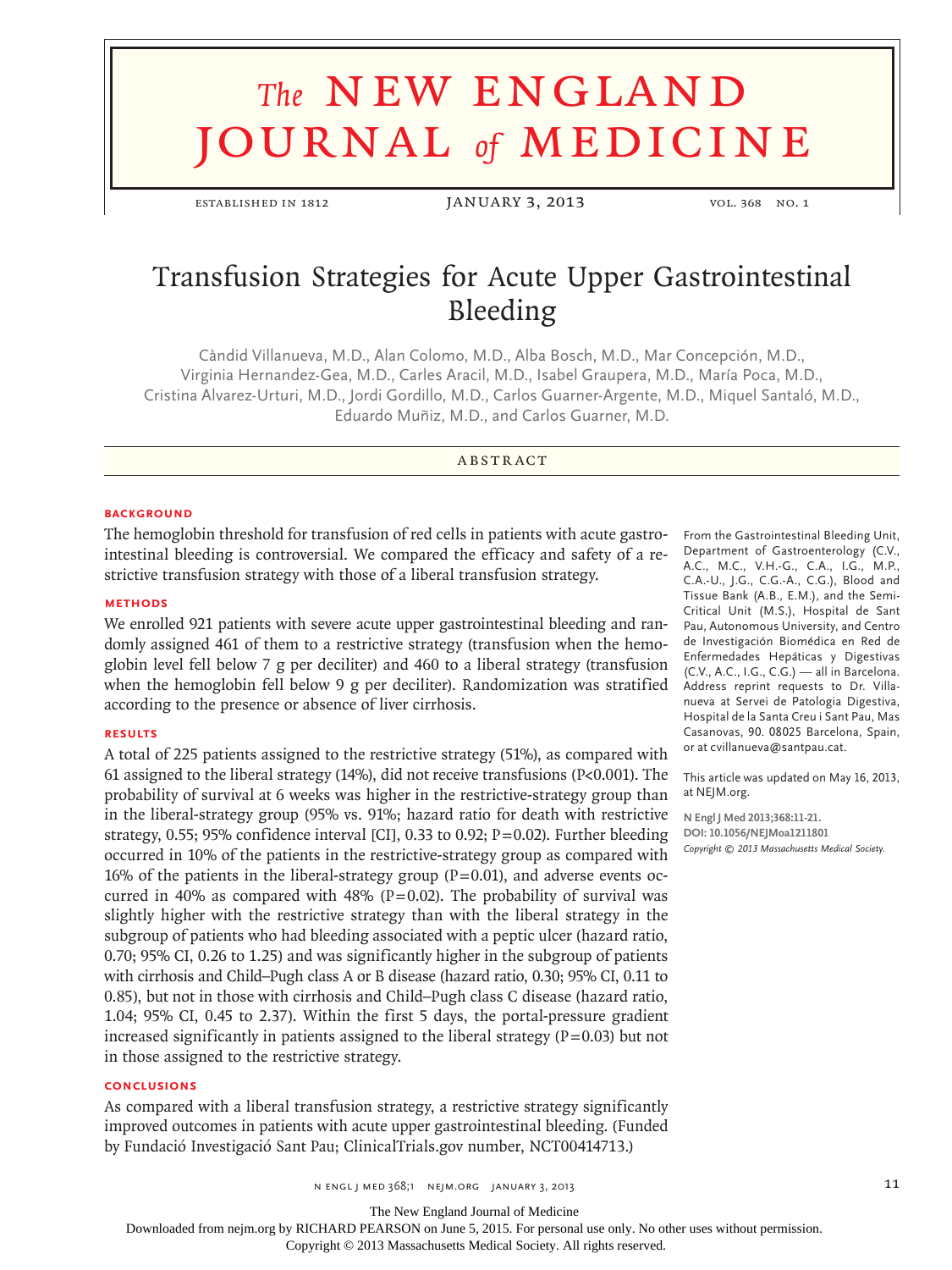CUTE UPPER GASTROINTESTINAL BLEED-<br>ing is a common emergency condition as-<br>sociated with high morbidity and mortal-<br>ity.<sup>1</sup> It is a frequent indication for red-cell ing is a common emergency condition associated with high morbidity and mortaltransfusion, because acute blood loss can decrease tissue perfusion and the delivery of oxygen to tissues. Transfusion may be lifesaving in patients with massive exsanguinating bleeding. However, in most cases hemorrhage is not so severe, and in such circumstances the safest and most effective transfusion strategy is controversial.<sup>2,3</sup>

Restricted transfusion strategies may be appropriate in some settings. Controlled trials have shown that for critically ill patients, a restrictive transfusion strategy is at least as effective as a liberal strategy, while substantially reducing the use of blood supplies.<sup>4,5</sup> However, these studies excluded patients with gastrointestinal bleeding. Observational studies and small controlled trials have suggested that transfusion may be harmful in patients with hypovolemic anemia,<sup>6,7</sup> even in those with gastrointestinal bleeding.8-12 Furthermore, studies in animals suggest that transfusion can be particularly harmful in patients with bleeding from portal hypertensive sources, since restitution of blood volume after hemorrhage can lead to a rebound increase in portal pressure, which is associated with a risk of rebleeding.<sup>12-14</sup>

We performed a randomized, controlled trial in which we assessed whether a restrictive threshold for red-cell transfusion in patients with acute gastrointestinal bleeding was safer and more effective than a liberal transfusion strategy that was based on the threshold recommended in guidelines at the time the study was designed.15,16

# METHODS

#### **Study Oversight**

From June 2003 through December 2009, we consecutively enrolled patients with gastrointestinal bleeding who were admitted to Hospital de la Santa Creu i Sant Pau in Barcelona. Written informed consent was obtained from all the patients or their next of kin, and the trial was approved by the institutional ethics committee at the hospital. The protocol, including the statistical analysis plan, is available with the full text of this article at NEJM.org. No commercial support was involved in the study. All the authors vouch for the integrity and the accuracy of the analysis

and for the fidelity of the study to the protocol. No one who is not an author contributed to the manuscript.

# **Selection of Patients**

Patients older than 18 years of age who had hematemesis (or bloody nasogastric aspirate), melena, or both, as confirmed by the hospital staff, were considered for inclusion. Patients were excluded if they declined to undergo a blood transfusion. Additional exclusion criteria were massive exsanguinating bleeding; an acute coronary syndrome, symptomatic peripheral vasculopathy, stroke, transient ischemic attack, or transfusion within the previous 90 days; a recent history of trauma or surgery; lower gastrointestinal bleeding; a previous decision on the part of the attending physician that the patient should avoid specific medical therapy; and a clinical Rockall score of 0 with a hemoglobin level higher than 12 g per deciliter. The Rockall score is a system for assessing the risk of further bleeding or death among patients with gastrointestinal bleeding; scores range from 0 to 11, with a score of 2 or lower indicating low risk and scores of 3 to 11 indicating increasingly greater risk.

# **Study Design**

Immediately after admission, patients were randomly assigned to a restrictive transfusion strategy or a liberal transfusion strategy. Randomization was performed with the use of computer-generated random numbers, with the group assignments placed in sealed, consecutively numbered, opaque envelopes. Randomization was stratified according to the presence or absence of liver cirrhosis and was performed in blocks of four. Cirrhosis was diagnosed according to clinical, biochemical, and ultrasonographic findings.

In the restrictive-strategy group, the hemoglobin threshold for transfusion was 7 g per deciliter, with a target range for the post-transfusion hemoglobin level of 7 to 9 g per deciliter. In the liberal-strategy group, the hemoglobin threshold for transfusion was 9 g per deciliter, with a target range for the post-transfusion hemoglobin level of 9 to 11 g per deciliter. In both groups, 1 unit of red cells was transfused initially; the hemoglobin level was assessed after the transfusion, and an additional unit was transfused if the hemoglobin level was below the

The New England Journal of Medicine

Downloaded from nejm.org by RICHARD PEARSON on June 5, 2015. For personal use only. No other uses without permission.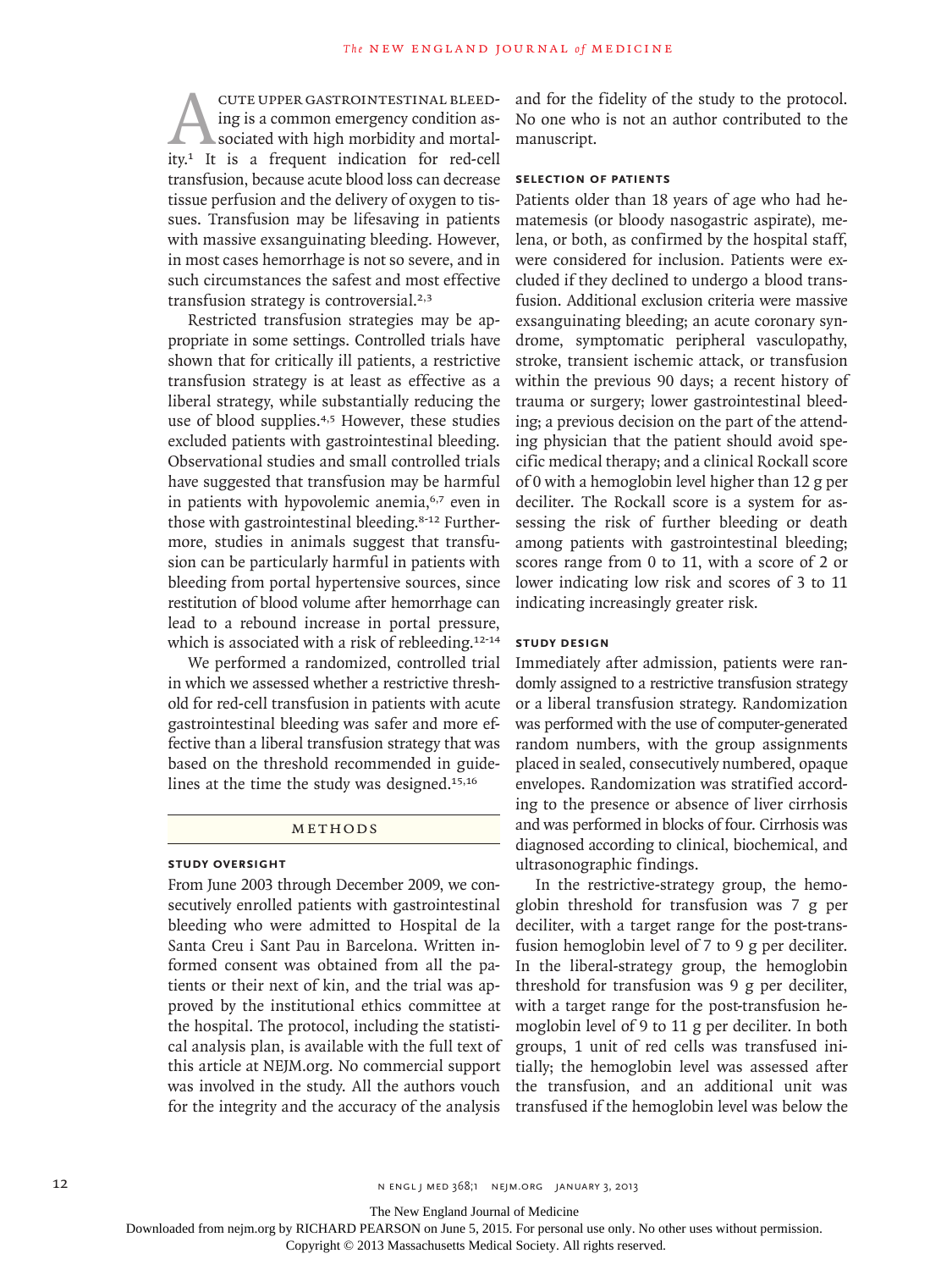threshold value. The transfusion protocol was applied until the patient's discharge from the hospital or death. The protocol allowed for a transfusion to be administered any time symptoms or signs related to anemia developed, massive bleeding occurred during follow-up, or surgical intervention was required. Only prestorage leukocytereduced units of packed red cells were used for transfusion. The volume of a unit ranged from 250 to 320 ml, with a hematocrit of approximately 60%.

Hemoglobin levels were measured after admission and again every 8 hours during the first 2 days and every day thereafter. Hemoglobin levels were also assessed when further bleeding was suspected.

# **Treatments and Follow-up**

All the patients underwent emergency gastroscopy within the first 6 hours. When endoscopic examination disclosed a nonvariceal lesion with active arterial bleeding, a nonbleeding visible vessel, or an adherent clot, patients underwent endoscopic therapy with injection of adrenaline plus multipolar electrocoagulation or application of endoscopic clips. Patients with peptic ulcer received a continuous intravenous infusion of omeprazole (80 mg per 10-hour period after an initial bolus of 80 mg) for the first 72 hours, followed by oral administration of omeprazole.

When portal hypertension was suspected, a continuous intravenous infusion of somatostatin (250  $\mu$ g per hour) and prophylactic antibiotic therapy with norfloxacin or ceftriaxone were administered at the time of admission and continued for 5 days. Bleeding esophageal varices were also treated with band ligation or with sclerotherapy, and gastric varices with injection of cyanoacrylate. In patients with variceal bleeding, portal pressure was measured within the first 48 hours and again 2 to 3 days later to assess the effect of the transfusion strategy on portal hypertension. Portal pressure was estimated with the use of the hepatic venous pressure gradient (HVPG), as described elsewhere.<sup>17</sup>

# **Outcome Measures and Definitions**

The primary outcome measure was the rate of death from any cause within the first 45 days. Secondary outcomes included the rate of further bleeding and the rate of in-hospital complications.

Further bleeding was defined as hematemesis or fresh melena associated with hemodynamic instability (systolic blood pressure of <100 mm Hg; pulse rate of >100 beats per minute, or both) or a fall in hemoglobin level of 2 g per deciliter or more within a 6-hour period. Further bleeding was considered to indicate therapeutic failure; if the bleeding involved nonvariceal lesions, the patient underwent repeat endoscopic therapy or emergency surgery, whereas in the case of further variceal bleeding, transjugular intrahepatic portosystemic shunting (TIPS) was considered.

Complications were defined as any untoward events that necessitated active therapy or prolonged hospitalization. Side effects were considered to be severe if the health or safety of the patient was endangered.

#### **Statistical Analysis**

We estimated that with 430 patients in each group, the study would have the power to detect a between-group difference in mortality of at least 5 percentage points, assuming 10% mortality in the liberal-strategy group (on the basis of results of previous trials with standard care $1,3,18$ ), with the use of a two-tailed test and with alpha and beta values of 0.05 and 0.2, respectively. The statistical analysis was performed according to the intention-to-treat principle. Standard tests were used for comparisons of proportions and means. Continuous variables are expressed as means and standard deviations. Actuarial probabilities were calculated with the use of the Kaplan–Meier method and were compared with the use of the log-rank test. A Cox proportional-hazards regression model was used to compare the two transfusion-strategy groups with respect to the primary and secondary end points, with adjustment for baseline risk factors (see the Supplementary Appendix, available at NEJM.org). The hazard ratios and their 95% confidence intervals were calculated. Data were censored at the time an end-point event occurred, at the patient's last visit, or at the end of the 45-day follow-up period, whichever occurred first. Prespecified subgroup analyses were performed to assess the efficacy of transfusion strategies according to the source of bleeding (lesions related to portal hypertension or peptic ulcer). All P values are two-tailed. Calculations were performed with the use of the SPSS statistical package, version 15.0 (SPSS).

 $N$  engl j med 368;1  $N$  mejm.org january 3, 2013 13

The New England Journal of Medicine

Downloaded from nejm.org by RICHARD PEARSON on June 5, 2015. For personal use only. No other uses without permission.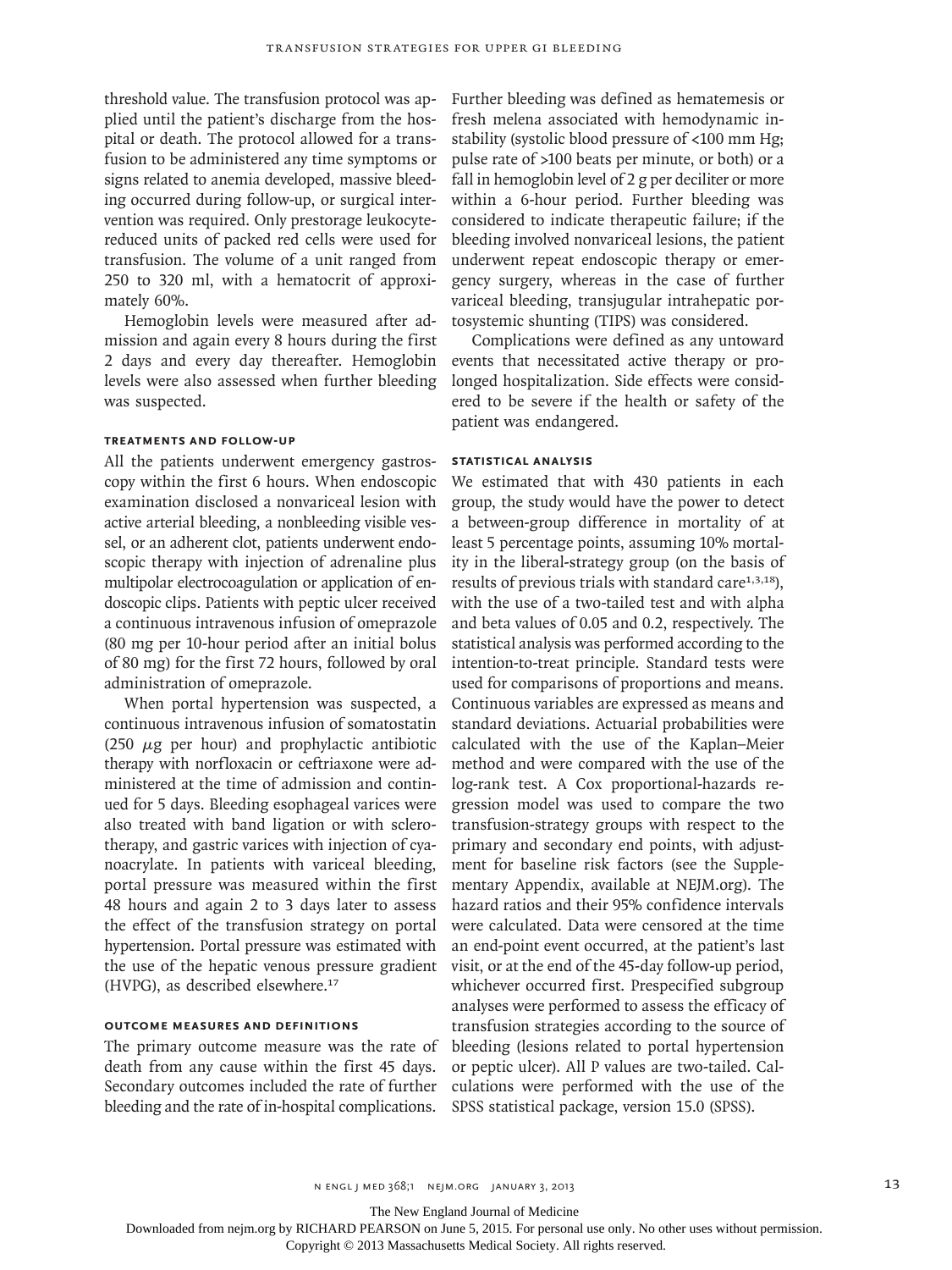# **RESULTS**

# **Study Patients**

During the study period, 2372 patients were admitted to the hospital for gastrointestinal bleeding and 1610 were screened. Of these, 41 declined to participate and 648 were excluded; among the reasons for exclusion were exsanguinating bleeding requiring transfusion (in 39 patients) and a low risk of rebleeding (329 patients) (Fig. 1). A total of 921 patients underwent randomization and 32 withdrew or were withdrawn by the investigators after randomization (see Fig. 1 for details), leaving 444 patients in the restrictive-strategy group and 445 in the liberal-strategy group for the intention-to-treat analysis. The baseline characteristics were similar in the two groups (Table 1). A total of 277 patients (31%) had cirrhosis, and the baseline characteristics of the patients in this subgroup were similar in the two transfusionstrategy groups (Table 1). Bleeding was due to peptic ulcer in 437 patients (49%) and to esophageal varices in 190 (21%) (Table 1).

# **Hemoglobin Levels and Transfusion**

The hemoglobin concentration at admission was similar in the two groups (Table 2). The lowest hemoglobin concentration within the first 24 hours was significantly lower in the restrictive-strategy group than in the liberal-strategy group, as was the daily hemoglobin concentration until discharge (P<0.001). The percentage of patients in whom the lowest hemoglobin level was less than 7 g per deciliter was higher in the restrictive-strategy group than in the liberal-strategy group. The hemoglobin concentration at 45 days was similar in the two groups.

A total of 225 patients (51%) in the restrictivestrategy group, as compared with 61 patients (14%) in the liberal-strategy group, received no transfusion (P<0.001). The mean (±SD) number of units transfused was significantly lower in the restrictive-strategy group than in the liberalstrategy group (1.5±2.3 vs. 3.7±3.8, P<0.001), and a violation of the transfusion protocol occurred more frequently in the restrictive-strategy group (in 39 patients [9%] vs. 15 patients [3%], P<0.001) (Table 2). The percentage of patients who received a transfusion of fresh-frozen plasma, the percentage of patients who received a transfusion of platelets, and the total amount of fluid administered were similar in the two groups.

# **Mortality**

Mortality at 45 days was significantly lower in the restrictive-strategy group than in the liberalstrategy group: 5% (23 patients) as compared with 9% (41 patients)  $(P=0.02)$  (Fig. 2). The risk of death was virtually unchanged after adjustment for baseline risk factors for death (hazard ratio with restrictive strategy, 0.55; 95% confidence interval [CI], 0.33 to 0.92) (Table S4 in the Supplementary Appendix). Among all patients with cirrhosis, the risk of death was slightly lower in the restrictive-strategy group than in the liberalstrategy group (Fig. 2). In the subgroup of patients with cirrhosis and Child–Pugh class A or B disease, the risk of death was significantly lower among patients in the restrictive-strategy group than among those in the liberal-strategy group, whereas in the subgroup of patients with cirrhosis and Child–Pugh class C disease, the risk was similar in the two groups. Among patients with bleeding from a peptic ulcer, the risk of death was slightly lower with the restrictive strategy than with the liberal strategy.

Death was due to unsuccessfully controlled bleeding in 3 patients (0.7%) in the restrictivestrategy group and in 14 patients (3.1%) in the liberal-strategy group (P=0.01). Death was caused by complications of treatment in 3 patients (2 in the liberal-strategy group and 1 in the restrictivestrategy group). In the remaining 44 patients (19 in the restrictive-strategy group and 25 in the liberal-strategy group), hemorrhage was controlled and death was due to associated diseases.

# **Further Bleeding**

The rate of further bleeding was significantly lower in the restrictive-strategy group than in the liberal-strategy group: 10% (45 patients), as compared with 16% (71 patients) ( $P=0.01$ ) (Table 3). The risk of further bleeding was significantly lower with the restrictive strategy after adjustment for baseline risk factors for further bleeding (hazard ratio, 0.68; 95% CI, 0.47 to 0.98) (Table S4 in the Supplementary Appendix). In addition, the length of hospital stay was shorter in the restrictive-strategy group than in the liberalstrategy group.

In the subgroup of patients with cirrhosis, the risk of further bleeding was lower with the restrictive transfusion strategy than with the liberal transfusion strategy among patients with Child–Pugh class A or B disease and was similar

The New England Journal of Medicine

Downloaded from nejm.org by RICHARD PEARSON on June 5, 2015. For personal use only. No other uses without permission.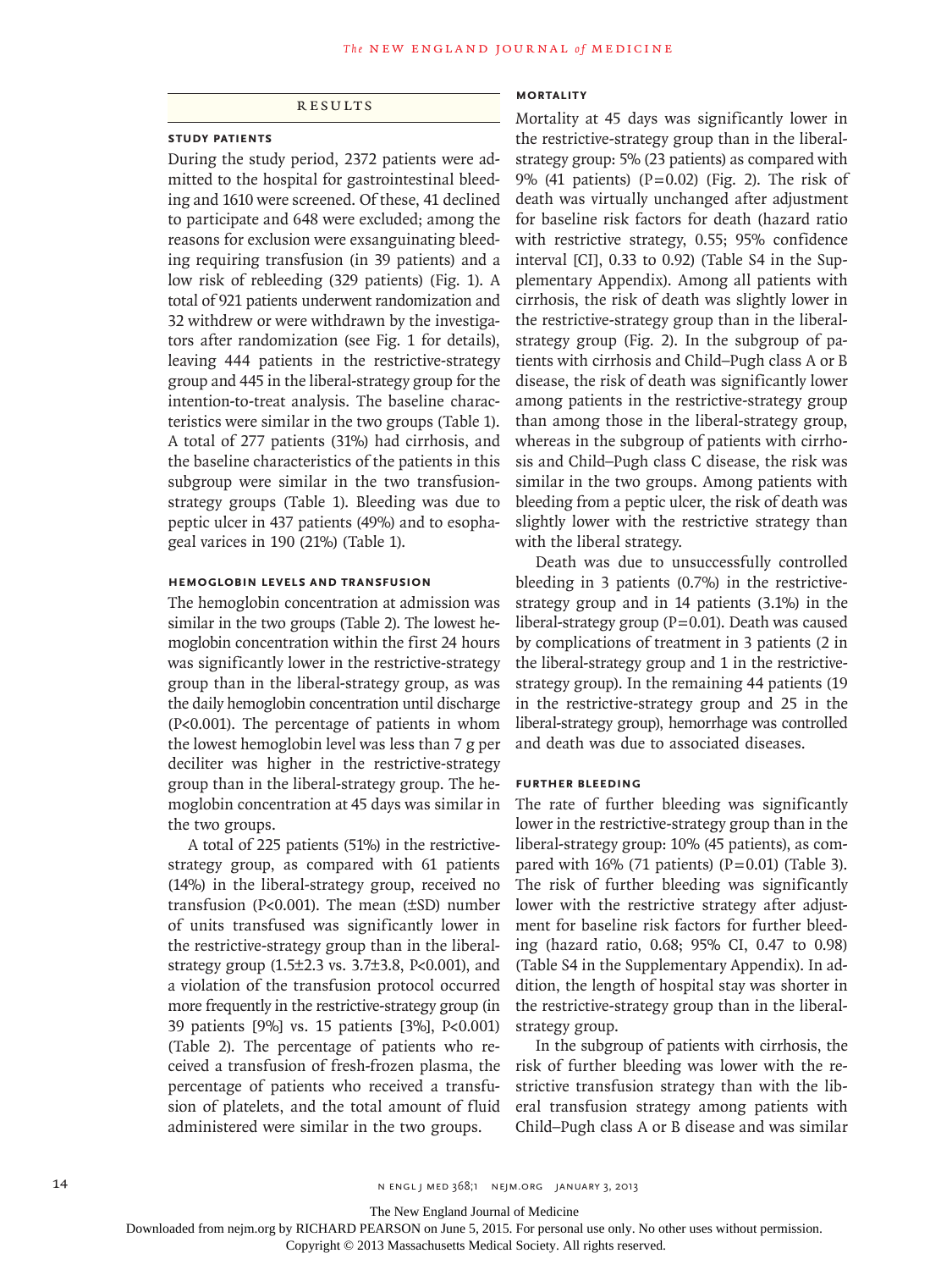in the two groups among patients with Child– Pugh class C disease (Table 3). Among patients with bleeding from esophageal varices, the rate of further bleeding was lower in the restrictivestrategy group than in the liberal-strategy group (11% vs. 22%,  $P=0.05$ ). Rescue therapy with balloon tamponade or with transjugular intrahepatic portosystemic shunt was required less frequently in the restrictive-strategy group than in the liberalstrategy group.

A baseline hepatic hemodynamic study was performed in 86 patients in the restrictive-strategy group and in 89 in the liberal-strategy group, and it was repeated 2 to 3 days later in 74 and 77 patients, respectively, to assess changes. Patients in the liberal-strategy group had a significant increase in the mean hepatic venous pressure gradient between the first hemodynamic study and the second (from 20.5±3.1 mm Hg to  $21.4\pm4.3$  mm Hg,  $P=0.03$ ). There was no significant change in mean hepatic venous pressure gradient in the restrictive-strategy group during that interval.

Among patients with bleeding from a peptic ulcer, there was a trend toward a lower risk of further bleeding in the restrictive-strategy group (Table 3). Emergency surgery to control further bleeding was required less frequently in the restrictive-strategy group than in the liberalstrategy group (2% vs.  $6\%$ , P=0.04).

# **Adverse Events**

The overall rate of complications was significantly lower in the restrictive-strategy group than in the liberal-strategy group (40% [179 patients] vs. 48% [214 patients],  $P=0.02$ ), as was the rate of serious adverse events (Table S5 in the Supplementary Appendix). Transfusion reactions and cardiac events, mainly pulmonary edema, occurred more frequently in the liberal-strategy group (Table 3). The rates of other adverse events, such as acute kidney injury or bacterial infections, did not differ significantly between the groups (Table S5 in the Supplementary Appendix).

# Discussion

We found that among patients with severe acute upper gastrointestinal bleeding, the outcomes were significantly improved with a restrictive transfusion strategy, in which the hemoglobin threshold was 7 g per deciliter, as compared with tors were significantly reduced with the restric-



#### **Figure 1. Screening, Randomization, and Follow-up.**

During the study period, 1610 patients with gastrointestinal bleeding were screened, and 648 patients were excluded. The reasons for exclusion included massive exsanguinating bleeding requiring transfusion before randomization (39 patients) and a low risk of rebleeding (329 patients). A low risk of rebleeding was defined as a clinical Rockall score of 0 and hemoglobin levels higher than 12 g per deciliter. (The Rockall score is a system for assessing the risk of further bleeding or death among patients with gastrointestinal bleeding; scores range from 0 to 11, with higher scores indicating greater risk.) Patients were also excluded if they declined blood transfusion (14 patients); other exclusion criteria were an acute coronary syndrome (58), symptomatic peripheral vasculopathy (12), stroke or transient ischemic attack (7), or transfusion (10) within the previous 90 days; lower gastrointestinal bleeding (51); pregnancy (3); a recent history of trauma or surgery (41); a decision by the attending physician that the patient should avoid medical therapy (9); or inclusion in this study within the previous 90 days or inclusion more than twice (75). A total of 921 patients underwent randomization, of whom 32 were withdrawn: 23 were found to be ineligible, 5 had major protocol violations, and 4 decided to withdraw from the study.

a liberal transfusion strategy, in which the hemoglobin threshold was 9 g per deciliter. The most relevant finding was the improvement in survival rates observed with the restrictive transfusion strategy. This advantage was probably related to a better control of factors contributing to death, such as further bleeding, the need for rescue therapy, and serious adverse events. All these fac-

The New England Journal of Medicine

Downloaded from nejm.org by RICHARD PEARSON on June 5, 2015. For personal use only. No other uses without permission.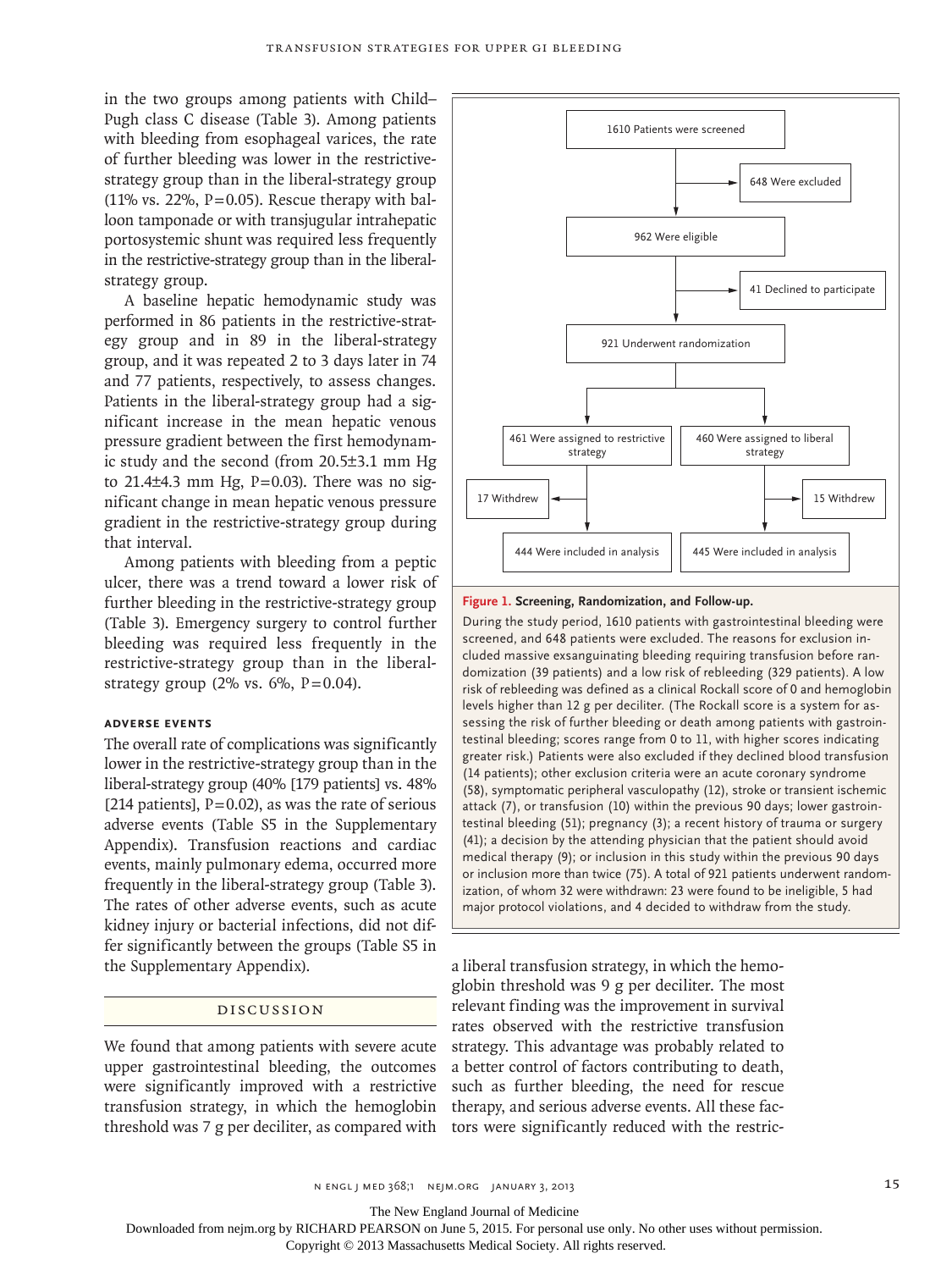| Table 1. Baseline Characteristics of the Patients.* |                                            |                                        |         |  |  |  |  |
|-----------------------------------------------------|--------------------------------------------|----------------------------------------|---------|--|--|--|--|
| Characteristic                                      | <b>Restrictive Strategy</b><br>$(N = 444)$ | <b>Liberal Strategy</b><br>$(N = 445)$ | P Value |  |  |  |  |
| In-hospital bleeding - no. $(\%)\uparrow$           | 20(5)                                      | 30(7)                                  | 0.19    |  |  |  |  |
| Rockall score :                                     | $5.3 \pm 2.0$                              | $5.4 \pm 1.7$                          | 0.18    |  |  |  |  |
| Source of bleeding - no./total no. (%)              |                                            |                                        |         |  |  |  |  |
| Peptic ulcer                                        | 228/444 (51)                               | 209/445 (47)                           | 0.20    |  |  |  |  |
| Location                                            |                                            |                                        | 0.95    |  |  |  |  |
| Gastric                                             | 76/228 (33)                                | 71/209 (34)                            |         |  |  |  |  |
| Duodenal                                            | 143/228(63)                                | 131/209 (63)                           |         |  |  |  |  |
| Stomal                                              | 9/228(4)                                   | 7/209(3)                               |         |  |  |  |  |
| Stigmata                                            |                                            |                                        | 0.93    |  |  |  |  |
| Active bleeding                                     | 35/228(15)                                 | $33/209$ (16)                          |         |  |  |  |  |
| Visible vessel                                      | 127/228 (56)                               | 119/209 (57)                           |         |  |  |  |  |
| Gastroesophageal varices                            | 101/444(23)                                | 109/445 (24)                           | 0.58    |  |  |  |  |
| Mallory-Weiss tears                                 | 25/444(6)                                  | 30/445(7)                              | 0.49    |  |  |  |  |
| Erosive gastritis or esophagitis                    | 38/444(9)                                  | 29/445(7)                              | 0.26    |  |  |  |  |
| Neoplasms                                           | 16/444(4)                                  | 20/445(4)                              | 0.50    |  |  |  |  |
| Other                                               | 36/444(8)                                  | 48/445 (11)                            |         |  |  |  |  |
| Cirrhosis - no. (%)                                 | 139(31)                                    | 138(31)                                | 0.94    |  |  |  |  |
| Alcoholic cause - no./total no. (%)                 | 63/139(45)                                 | 62/138(45)                             | 0.49    |  |  |  |  |
| Child-Pugh class - no./total no. (%) §              |                                            |                                        | 0.57    |  |  |  |  |
| A                                                   | 37/139(27)                                 | 30/138 (22)                            |         |  |  |  |  |
| B                                                   | 76/139 (55)                                | 79/138 (57)                            |         |  |  |  |  |
| C                                                   | 26/139(19)                                 | 29/138 (21)                            |         |  |  |  |  |
| $HVPG$ – mm $Hg\P$                                  | $20.1 + 4.4$                               | $20.6 \pm 5.2$                         | 0.61    |  |  |  |  |
| Causes of bleeding - no./total no. (%)              |                                            |                                        |         |  |  |  |  |
| Esophageal varices                                  | 93/139(67)                                 | 97/138(70)                             | 0.60    |  |  |  |  |
| Gastric varices                                     | 8/139(6)                                   | 12/138(9)                              | 0.36    |  |  |  |  |
| Peptic lesions                                      | 21/139(15)                                 | 18/138(13)                             | 0.73    |  |  |  |  |

\* Plus–minus values are means ±SD.

† Among patients with in-hospital bleeding, 16 (7 in the restrictive-strategy group and 9 in the liberal-strategy group) were admitted to the intensive care unit with sepsis or for pressure support.

‡ The Rockall score is a system for assessing the risk of further bleeding or death among patients with gastrointestinal bleeding; scores range from 0 to 11, with higher scores indicating higher risk.

§ Child–Pugh class A denotes good hepatic function, class B intermediate function, and class C poor function. The mean Model for End-Stage Liver Disease (MELD) score among patients in all Child–Pugh classes (on a scale from 6 to 40, with higher values indicating more severe liver disease) was  $11.9\pm7$  in the restrictive-strategy group and  $12.1\pm6$  in the liberal-strategy group  $(P=0.95)$ .

¶Portal pressure was measured with the use of the hepatic venous pressure gradient (HVPG), which is the difference between the wedged and free hepatic venous pressures. Measurements were performed within the first 48 hours in 175 patients with variceal bleeding (86 in the restrictive-strategy group and 89 in the liberal-strategy group).

those from previous observational studies and transfusion strategy. randomized trials performed in other settings,

tive strategy. Our results are consistent with creased,<sup>4,20</sup> the mortality observed with a liberal

which have shown that a restrictive transfusion decreasing the hemoglobin threshold level for strategy did not increase,<sup>5,19</sup> and even de- transfusion in patients with gastrointestinal Current international guidelines recommend

16 **16** N ENGL J MED 368;1 NEJM.ORG JANUARY 3, 2013

The New England Journal of Medicine

Downloaded from nejm.org by RICHARD PEARSON on June 5, 2015. For personal use only. No other uses without permission.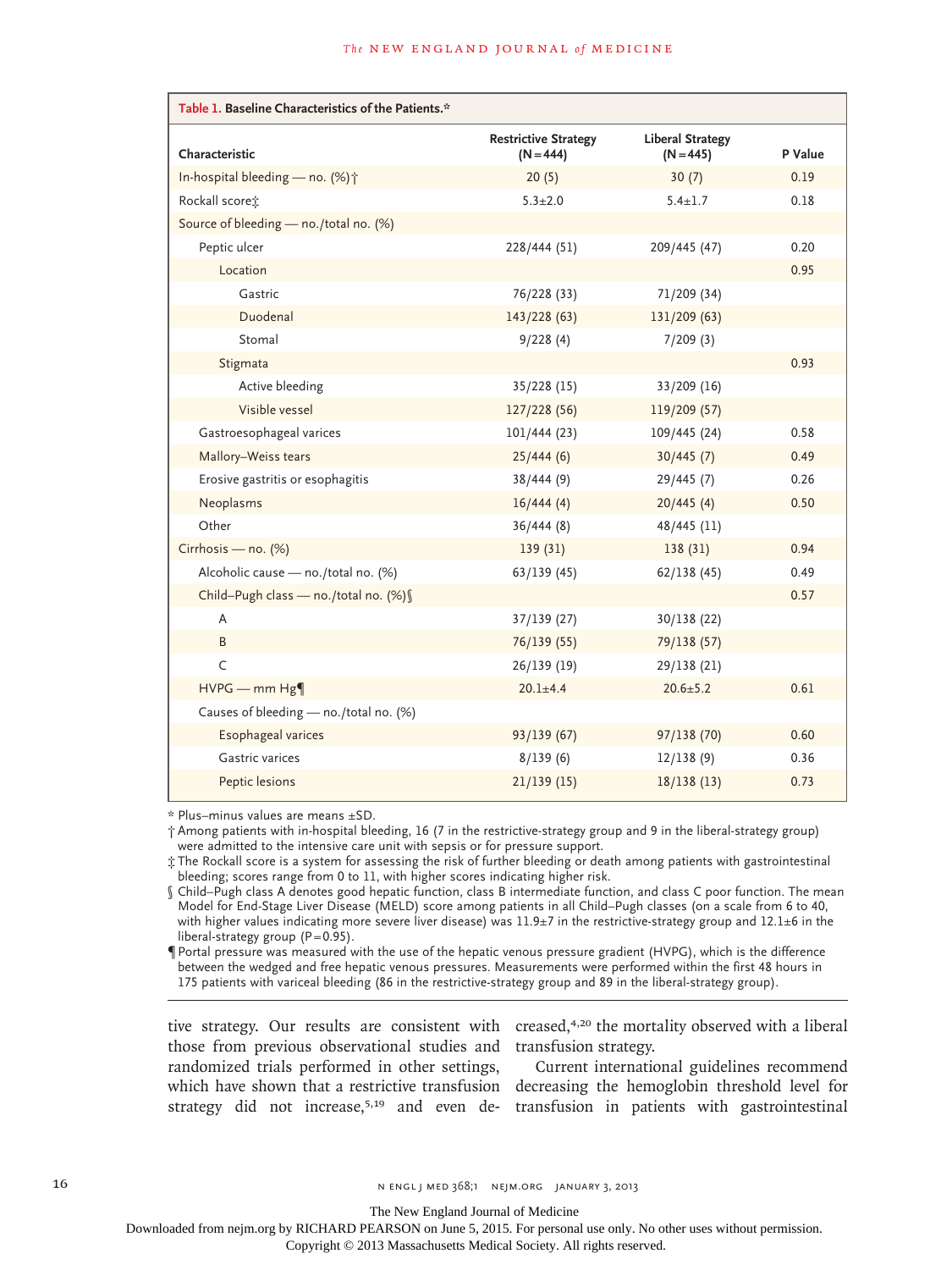| Table 2. Hemoglobin Levels, Transfusions, and Cointerventions.*       |                                            |                                        |         |
|-----------------------------------------------------------------------|--------------------------------------------|----------------------------------------|---------|
| Variable                                                              | <b>Restrictive Strategy</b><br>$(N = 444)$ | <b>Liberal Strategy</b><br>$(N = 445)$ | P Value |
| Hemoglobin level $-$ g/dl                                             |                                            |                                        |         |
| At admission                                                          | $9.6.+2.2$                                 | $9.4 + 2.4$                            | 0.45    |
| Lowest value during hospital stay                                     | $7.3 + 1.4$                                | $8.0 + 1.5$                            | < 0.001 |
| At discharge <sup>+</sup>                                             | $9.2 + 1.2$                                | $10.1 + 1.0$                           | < 0.001 |
| At day 45                                                             | $11.6 + 1.7$                               | $11.7 + 1.8$                           | 0.67    |
| Patients with lowest hemoglobin <7 $g/d$ – no. (%)                    | 202(45)                                    | 81 (18)                                | < 0.001 |
| Patients with lowest hemoglobin >9 $g/d$ – no. (%)                    | 55(12)                                     | 67(15)                                 | 0.28    |
| Red-cell transfusion                                                  |                                            |                                        |         |
| Any — no. of patients $(%)$                                           | 219(49)                                    | 384 (86)                               | < 0.001 |
| Units transfused - no.                                                |                                            |                                        |         |
| Total <sup>*</sup>                                                    | 671                                        | 1638                                   | < 0.001 |
| Mean/patient                                                          | $1.5 + 2.3$                                | $3.7 + 3.8$                            | < 0.001 |
| Median                                                                | $\Omega$                                   | 3                                      | < 0.001 |
| Range                                                                 | $0 - 19$                                   | $0 - 36$                               |         |
| During index bleeding                                                 | $1.2 + 1.8$                                | $2.9 + 2.2$                            | < 0.001 |
| Transfusion not adjusted to hemoglobin level -<br>no. of patients (%) | 35(8)                                      | 12(3)                                  | 0.001   |
| Major protocol violation — no. of patients $(\%)$                     | 39(9)                                      | 15(3)                                  | < 0.001 |
| Duration of storage of red cells - days**                             |                                            |                                        | 0.95    |
| Median                                                                | 15                                         | 15                                     |         |
| Range                                                                 | $1 - 40$                                   | $1 - 42$                               |         |
| Fresh-frozen plasma transfusion - no. of patients (%) <sup>++</sup>   | 28(6)                                      | 41(9)                                  | 0.13    |
| Platelet transfusion - no. of patients (%) it                         | 12(3)                                      | 19(4)                                  | 0.27    |
| Crystalloids administered within first 72 hr - ml                     | $5491 + 3448$                              | $5873 + 4087$                          | 0.19    |
| Receipt of colloids - no. of patients (%)                             | 86 (19)                                    | 93 (21)                                | 0.62    |

Plus–minus values are means ±SD.

† The average difference in the daily hemoglobin level between the restrictive-strategy group and the liberal-strategy group was  $1.0\pm1.3$  g per deciliter, from the time of admission to discharge.

‡ Included are all red-cell transfusions received from the time of admission to discharge.

This category refers to the units of red cells transfused before further bleeding.

¶ Transfusions were administered in 31 patients (26 in the restrictive-strategy group and 5 in the liberal-strategy group) because of symptoms or signs (defined as tachycardia, chest pain, or signs of severe hypoxemia) in 14 patients (8 in the restrictive-strategy group and 6 in the liberal-strategy group) because of massive bleeding, and in 2 patients (1 in each group) because of surgery.

‖ In the restrictive-strategy group, 39 patients without signs or symptoms, massive bleeding, or surgery received a transfusion when the hemoglobin level was higher than 7 g per deciliter. In the liberal-strategy group, 15 patients with a hemoglobin level lower than 9 g per deciliter did not receive a transfusion.

 $**$  Red cells were stored for up to 42 days. At least 1 unit stored for more than 14 days was administered in 141 of the 219 patients in the restrictive-strategy group (64%) and 253 of the 384 patients in the liberal-strategy group (66%) who received a transfusion.

†† Included are all patients who received a transfusion of fresh-frozen plasma from the time of admission to discharge.

‡‡ Included are all patients who received a transfusion of platelets from the time of admission to discharge.

deciliter.<sup>3,21</sup> A reduction in the number of trans- However, current guidelines are based on findfusions performed may have accounted for the ings from trials of transfusion triggers involving

bleeding, from 10 g per deciliter<sup>15,16</sup> to 7 g per ing that has been observed in recent years.<sup>22,23</sup> reduction in mortality from gastrointestinal bleed-critically ill patients with normovolemic anemia

n engl j med 368;1 nejm.org january 3, 2013 17

The New England Journal of Medicine Downloaded from nejm.org by RICHARD PEARSON on June 5, 2015. For personal use only. No other uses without permission.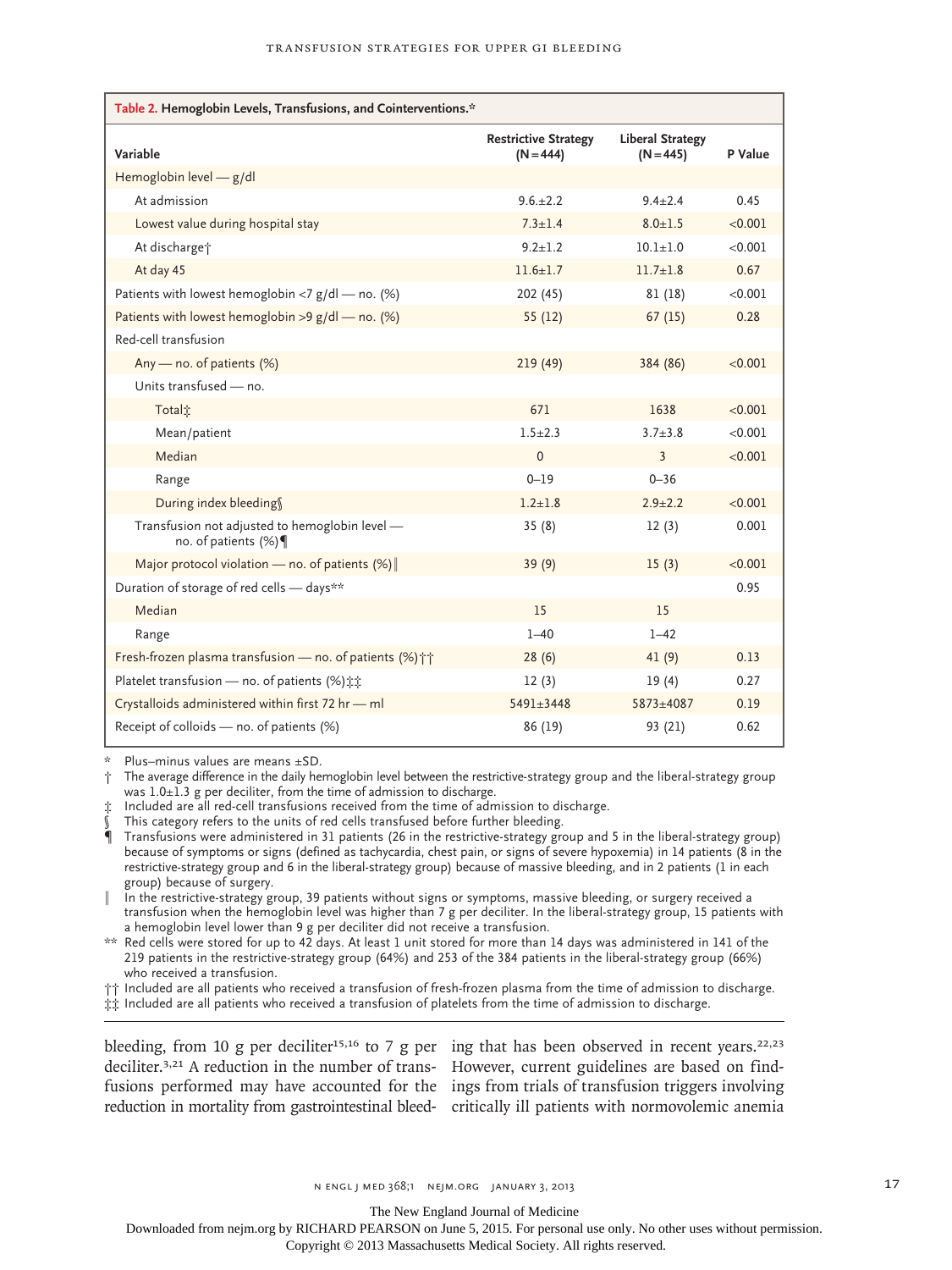

Panel A shows the Kaplan–Meier estimates of the 6-week survival rate in the two groups. The probability of survival was significantly higher in the restrictive-strategy group than in the liberal-strategy group. The gray arrows indicate the day on which data from a patient were censored. The inset shows the same data on an enlarged y axis. Panel B shows the hazard ratios, with 95% confidence intervals, for death by 6 weeks, according to prespecified subgroups. In the subgroup of patients with Child–Pugh class A or B disease, the Model for End-Stage Liver Disease (MELD) score (on a scale from 6 to 40, with higher values indicating more severe liver disease) was 10.3±5 in the restrictivestrategy group and 10.9±5 in the liberal-strategy group (P=0.41). In the subgroup of patients with Child–Pugh class C disease, the MELD score was 20.6 $\pm$ 6 in the restrictive-strategy group and 18.1 $\pm$ 5 in the liberal-strategy group (P=0.11).

— trials from which patients with acute bleeding have been excluded.4,5 Transfusion requirements may be different for patients with acute hemorrhage due to factors such as hemodynamic instability or rapid onset of anemia to extremely low hemoglobin levels. The current study addressed the effects of transfusion in this

setting. Previous observational studies and small rescue therapy, as well as reducing the length of controlled trials have supported the use of a restrictive transfusion strategy for patients with gastrointestinal bleeding.8-11 Our results, which are consistent with the results from those studies, showed that a restrictive strategy significantly reduced the rates of factors related to therapeutic failure such as further bleeding and the need for

The New England Journal of Medicine

Downloaded from nejm.org by RICHARD PEARSON on June 5, 2015. For personal use only. No other uses without permission.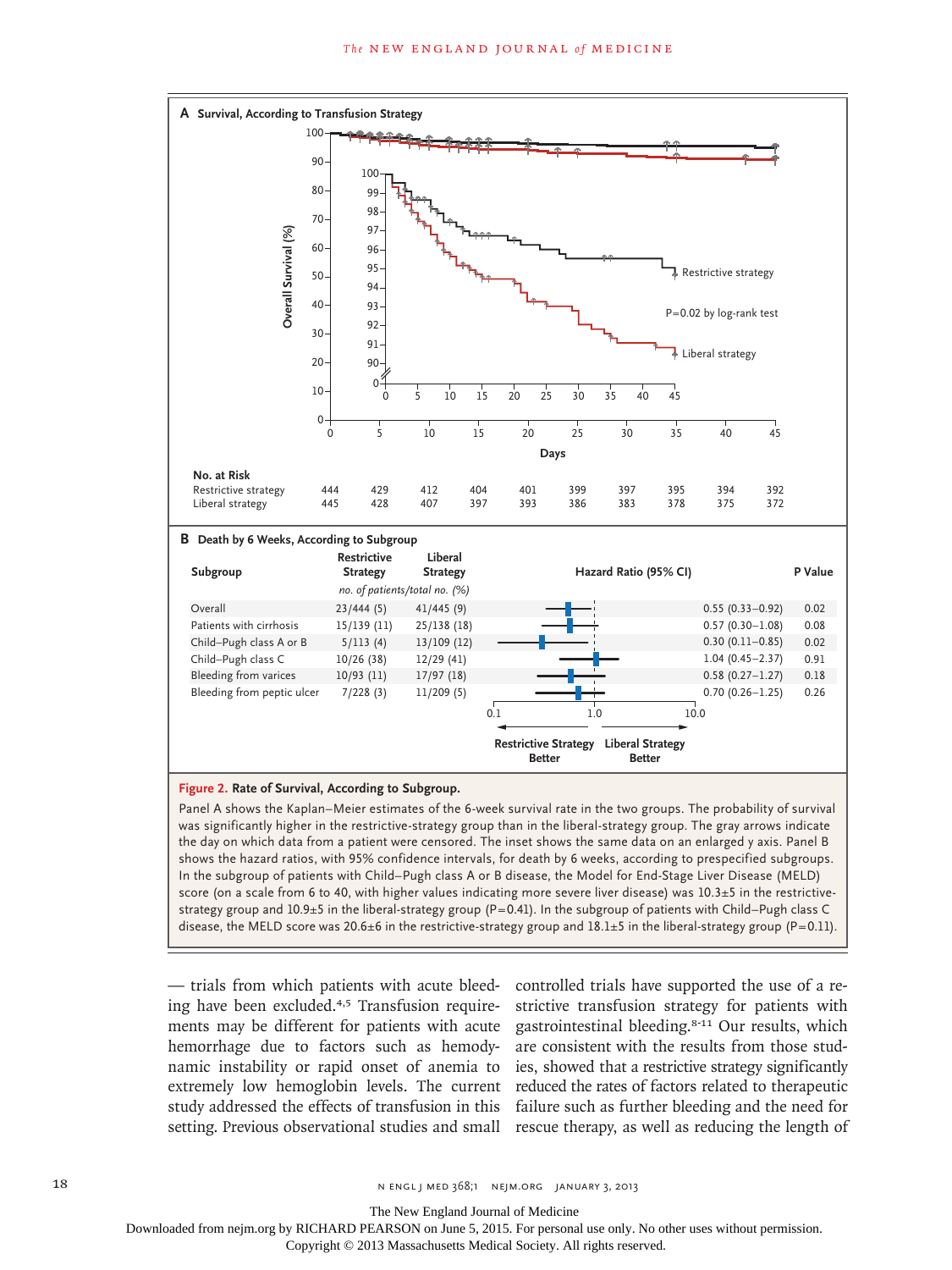| Table 3. Study Outcomes.*                        |                                            |                                        |                                                              |         |
|--------------------------------------------------|--------------------------------------------|----------------------------------------|--------------------------------------------------------------|---------|
| Outcome                                          | <b>Restrictive Strategy</b><br>$(N = 444)$ | <b>Liberal Strategy</b><br>$(N = 445)$ | Hazard Ratio with<br><b>Restrictive Strategy</b><br>(95% CI) | P Value |
| Death from any cause within 45 days - no. (%)    | 23(5)                                      | 41(9)                                  | $0.55(0.33 - 0.92)$                                          | 0.02    |
| Further bleeding - no. of patients/total no. (%) |                                            |                                        |                                                              |         |
| Overall                                          | 45/444 (10)                                | 71/445(16)                             | $0.62$ (0.43-0.91)                                           | 0.01    |
| Patients with cirrhosis                          | 16/139(12)                                 | 31/138(22)                             | $0.49(0.27 - 0.90)$                                          | 0.02    |
| Child-Pugh class A or B                          | 12/113(11)                                 | 23/109(21)                             | $0.53(0.27-0.94)$                                            | 0.04    |
| Child-Pugh class C                               | 4/26(15)                                   | 8/29(28)                               | $0.58(0.15 - 1.95)$                                          | 0.33    |
| Bleeding from esophageal varices                 | $10/93$ (11)                               | 21/97(22)                              | $0.50(0.23 - 0.99)$                                          | 0.05    |
| Rescue therapies                                 |                                            |                                        |                                                              |         |
| Balloon tamponade                                | 3/139(2)                                   | 11/138(8)                              |                                                              | 0.03    |
| <b>TIPS</b>                                      | 6/139(4)                                   | 15/138(11)                             |                                                              | 0.04    |
| Patients with bleeding from peptic ulcer         | 23/228 (10)                                | 33/209 (16)                            | $0.63(0.37 - 1.07)$                                          | 0.09    |
| Rescue therapies                                 |                                            |                                        |                                                              |         |
| Second endoscopic therapy                        | 20/228(9)                                  | 26/209 (12)                            |                                                              | 0.21    |
| <b>Emergency surgery</b>                         | 4/228(2)                                   | 12/209(6)                              |                                                              | 0.04    |
| No. of days in hospital                          | $9.6 \pm 8.7$                              | $11.5 \pm 12.8$                        |                                                              | 0.01    |
| Adverse events - no. (%) +                       |                                            |                                        |                                                              |         |
| Any                                              | 179 (40)                                   | 214(48)                                | $0.73(0.56 - 0.95)$                                          | 0.02    |
| Transfusion reactions                            | 14(3)                                      | 38(9)                                  | $0.35(0.19 - 0.65)$                                          | 0.001   |
| Fever                                            | 12(3)                                      | 16(4)                                  | $0.74(0.35 - 1.59)$                                          | 0.56    |
| Transfusion-associated circulatory overload      | $2 (-1)$                                   | 16(4)                                  | $0.06(0.01 - 0.45)$                                          | 0.001   |
| Allergic reactions                               | $1 (-1)$                                   | 6(1)                                   | $0.16(0.02 - 1.37)$                                          | 0.12    |
| Cardiac complications                            | 49 (11)                                    | 70 (16)                                | $0.64(0.43 - 0.97)$                                          | 0.04    |
| Acute coronary syndrome¶                         | 8(2)                                       | 13(3)                                  | $0.61(0.25 - 0.49)$                                          | 0.27    |
| Pulmonary edema                                  | 12(3)                                      | 21(5)                                  | $0.56(0.27-1.12)$                                            | 0.07    |
| Pulmonary complications                          | 48 (11)                                    | 53(12)                                 | $0.89(0.59 - 1.36)$                                          | 0.67    |
| Acute kidney injury                              | 78 (18)                                    | 97 (22)                                | $0.78(0.56 - 1.08)$                                          | 0.13    |
| Stroke or transient ischemic attack              | 3(1)                                       | 6(1)                                   | $0.49(0.12 - 2.01)$                                          | 0.33    |
| <b>Bacterial infections</b>                      | 119 (27)                                   | 135 (30)                               | $0.87(0.63 - 1.21)$                                          | 0.41    |

\* Plus–minus values are means ±SD. TIPS denotes transjugular intrahepatic portosystemic shunt.

† Patients may have had more than one type of adverse event.

‡ Included are all patients who had at least one adverse event during the study period.

§ This category includes patients with acute coronary syndrome, pulmonary edema, or arrhythmias.

¶Unstable angina developed in 13 patients (8 in the restrictive-strategy group and 5 in the liberal-strategy group), and myocardial infarction occurred in 8 patients (all in the liberal-strategy group).

stay in the hospital. These harmful effects of transfusion may be related to an impairment of hemostasis. Transfusion may counteract the splanchnic vasoconstrictive response caused by hypovolemia, inducing an increase in splanchnic blood flow and pressure that may impair the formation of clots.24,25 Transfusion may also induce abnormalities in coagulation properties.8,10

Concerns about transfusion have been raised primarily with respect to patients who have cirrhosis with portal hypertension. Experimental studies have shown that restitution of blood volume can induce rebound increases in portal pressure that may precipitate portal hypertensiverelated bleeding.12-14 Clinical studies have also shown that transfusion increases portal pressure

The New England Journal of Medicine

Downloaded from nejm.org by RICHARD PEARSON on June 5, 2015. For personal use only. No other uses without permission.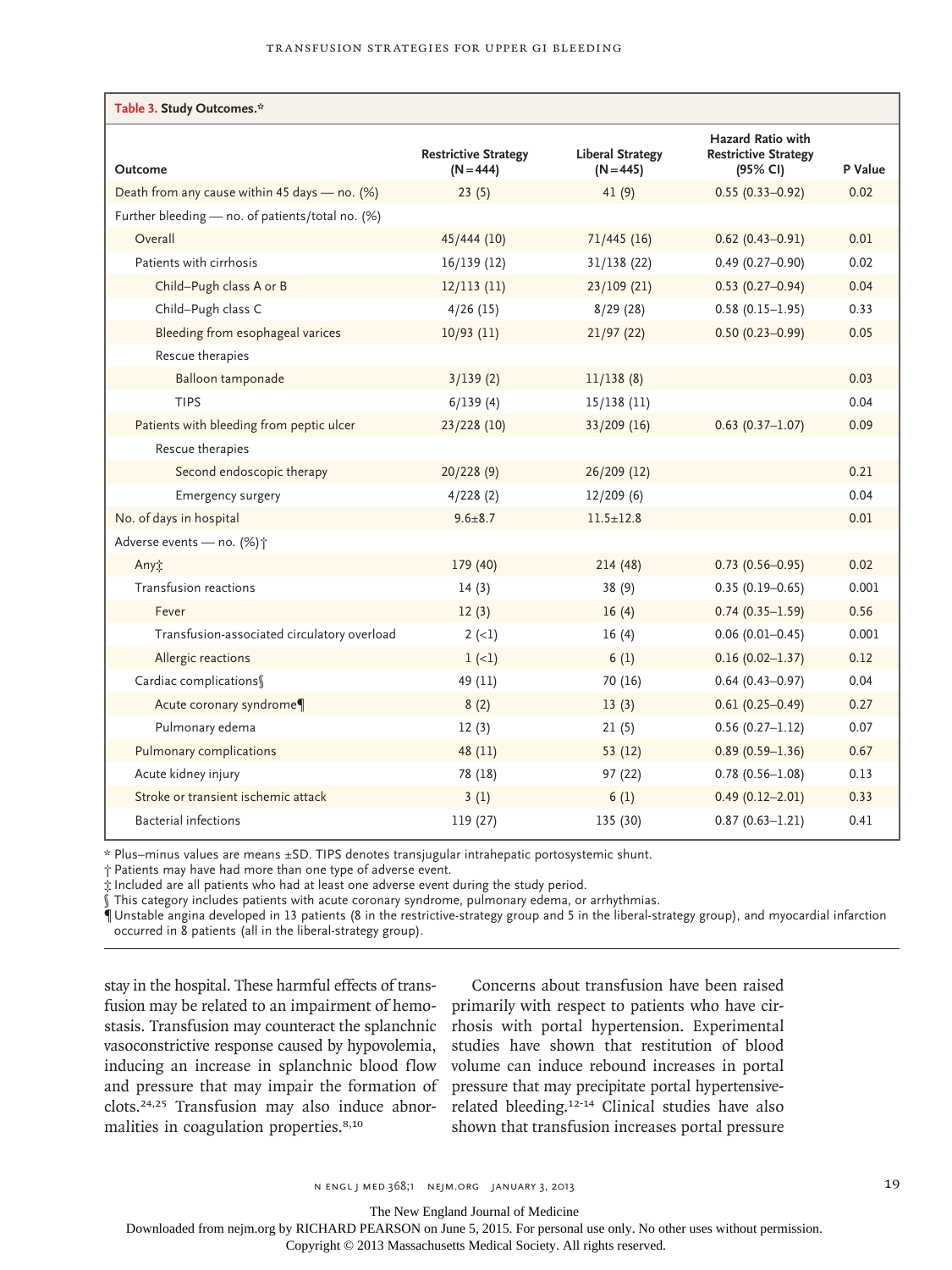during acute variceal bleeding, an increase that may be prevented with somatostatin.17 In keeping with these observations, we found that the beneficial effect of a restrictive transfusion strategy with respect to further bleeding was observed mainly in patients with portal hypertension. We also observed that despite treatment with somatostatin, patients in the liberal-strategy group had a significant increase in portal pressure during acute variceal bleeding that was not observed in patients in the restrictive-strategy group. This may have accounted for the higher rate of further bleeding with the liberal strategy.

We found a reduction in the rate of complications with the restrictive transfusion strategy. This finding is consistent with results from a previous trial involving critically ill adults.<sup>4</sup> However, conflicting results have been shown in other settings.5,19 Several factors, such as coexisting conditions or age, may account for this discrepancy. Cardiac complications, particularly pulmonary edema, occurred more frequently with the liberal transfusion strategy, both in the current study and in the trial that involved critically ill adults.<sup>4</sup> The higher level of cardiac complications may indicate a higher risk of circulatory overload associated with a liberal transfusion strategy. Other effects of transfusion, such as transfusion-related immunomodulation,26 may increase the risk of complications or death. These are unlikely to have occurred in the current study given the similar incidence of bacterial infections in the two groups and the universal use of prestorage leukocytereduced red cells. Adverse outcomes have also been associated with long storage time of transfused blood.27 In our study, the storage time was similar in the two groups. However, the median duration of storage was 15 days, and storage lesions become apparent after about 14 days.<sup>28</sup> Therefore, the fact that there were more transfusions of blood with these long storage times in the liberal-strategy group may have contributed to the worse outcome. Further research is needed to determine whether the use of newer blood may influence the results with respect to the transfusion strategy. We found that a restrictive transfusion strategy significantly decreased the number of units transfused and the percentage of patients who received no transfusions — findings that were also seen in previous trials.4,5,19

The goal of red-cell transfusions is to improve

the delivery of oxygen to tissues. The safest and most effective transfusion strategy depends not only on the hemoglobin trigger level but also on factors such as coexisting conditions, age, and hemodynamic status.<sup>1,3</sup> Consequently, we allowed transfusions to be performed at the discretion of attending physicians when symptoms related to anemia developed, when massive bleeding occurred, or when surgical intervention was required. Transfusions that were not adjusted to the hemoglobin level and violations of the transfusion protocol occurred more often in the restrictivestrategy group than in the liberal-strategy group. However, both these deviations from the protocol occurred in less than 10% of cases.

Our trial has several limitations. First, the results cannot be generalized to all patients with acute gastrointestinal bleeding. Patients with a low risk of rebleeding were not included in this study. However, these patients are less likely to require a transfusion. Patients with massive exsanguinating hemorrhage were also excluded from this trial because red-cell transfusion may be lifesaving for them. However, only a minority of eligible patients were excluded for this reason. Second, because we compared two transfusion strategies, the study was not blinded, and this may have introduced a bias. It is unlikely that bias was introduced, however, owing to the objective definition of the primary outcome and the use of a randomized design with concealed assignments.

In summary, we found that a restrictive transfusion strategy, as compared with a liberal transfusion strategy, improved the outcomes among patients with acute upper gastrointestinal bleeding. The risk of further bleeding, the need for rescue therapy, and the rate of complications were all significantly reduced, and the rate of survival was increased, with the restrictive transfusion strategy. Our results suggest that in patients with acute gastrointestinal bleeding, a strategy of not performing transfusion until the hemoglobin concentration falls below 7 g per deciliter is a safe and effective approach.

Supported in part by the Fundació Investigació Sant Pau.

Dr. Guarner reports receiving consulting fees from Sequana Medical. No other potential conflict of interest relevant to this article was reported.

Disclosure forms provided by the authors are available with the full text of this article at NEJM.org.

We thank the nursing and medical staffs from the Semi-Critical Unit at the Hospital de la Santa Creu i Sant Pau for their cooperation in this study.

20 n engl j med 368;1 nejm.org january 3, 2013

The New England Journal of Medicine

Downloaded from nejm.org by RICHARD PEARSON on June 5, 2015. For personal use only. No other uses without permission.